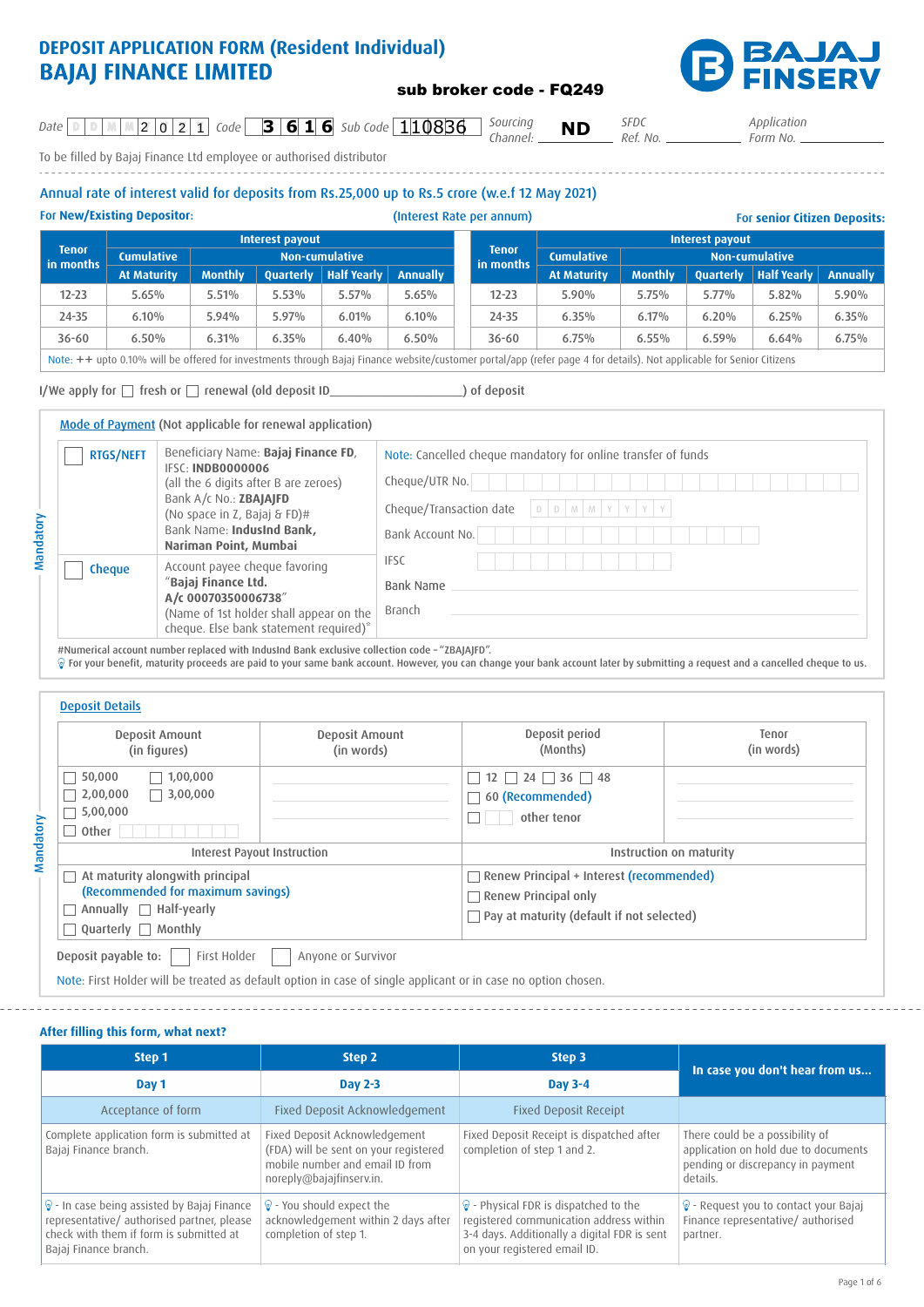| <b>First Applicant Details (mandatory)</b>                                                                                                                                                                                                                                                                                                                      |                                            |  |  |                                                      |        |                           |        |                                |   |                       |           |               |  |  |                    |                       |                                    |                                                                                                                                                                                                                                   |     |  |  |
|-----------------------------------------------------------------------------------------------------------------------------------------------------------------------------------------------------------------------------------------------------------------------------------------------------------------------------------------------------------------|--------------------------------------------|--|--|------------------------------------------------------|--------|---------------------------|--------|--------------------------------|---|-----------------------|-----------|---------------|--|--|--------------------|-----------------------|------------------------------------|-----------------------------------------------------------------------------------------------------------------------------------------------------------------------------------------------------------------------------------|-----|--|--|
| New Customer (please fill in the KYC form given in page 6)                                                                                                                                                                                                                                                                                                      |                                            |  |  |                                                      |        |                           |        |                                |   |                       |           |               |  |  |                    |                       |                                    |                                                                                                                                                                                                                                   |     |  |  |
| <b>Existing Customer (Customer ID)</b><br>If you are an existing BFL customer, your customer ID can be found on Fixed Deposit receipt, or in Experia=>My profile=>Personal details using your mobile number and OTP to login.                                                                                                                                   |                                            |  |  |                                                      |        |                           |        |                                |   |                       |           | Or Deposit ID |  |  |                    |                       |                                    |                                                                                                                                                                                                                                   |     |  |  |
| ଡ଼<br>In case of existing customer, if there is a change in any KYC information, please fill in the KYC form given in page 6                                                                                                                                                                                                                                    |                                            |  |  |                                                      |        |                           |        |                                |   |                       |           |               |  |  |                    |                       |                                    |                                                                                                                                                                                                                                   |     |  |  |
| <b>CKYCR No./ KIN</b> (non-mandatory)                                                                                                                                                                                                                                                                                                                           |                                            |  |  |                                                      |        |                           |        |                                |   |                       |           |               |  |  |                    |                       |                                    | If you are a mutual fund investor, you will get it from the AMC. You can also get it from your credit card issuer                                                                                                                 |     |  |  |
| Name $\Box$ Mr. $\Box$ Ms. $\Box$ Mrs.                                                                                                                                                                                                                                                                                                                          |                                            |  |  |                                                      |        |                           |        |                                |   |                       |           |               |  |  |                    |                       |                                    |                                                                                                                                                                                                                                   |     |  |  |
| <b>Guardian's Name</b><br>(if applicant is minor)                                                                                                                                                                                                                                                                                                               |                                            |  |  |                                                      |        |                           |        |                                |   |                       |           |               |  |  |                    |                       |                                    |                                                                                                                                                                                                                                   |     |  |  |
| Date of birth                                                                                                                                                                                                                                                                                                                                                   | $D$ $M$<br>D                               |  |  | <b>Mobile No.</b>                                    |        |                           |        |                                |   |                       |           |               |  |  |                    |                       |                                    |                                                                                                                                                                                                                                   |     |  |  |
| PAN/Form 60 (in absence of allotment of PAN)                                                                                                                                                                                                                                                                                                                    |                                            |  |  |                                                      |        |                           |        |                                |   |                       |           |               |  |  |                    |                       |                                    |                                                                                                                                                                                                                                   |     |  |  |
| <b>TDS waiver</b>                                                                                                                                                                                                                                                                                                                                               | Yes. I am attaching applicable form 15 G/H |  |  |                                                      |        |                           |        |                                |   |                       |           |               |  |  |                    |                       |                                    |                                                                                                                                                                                                                                   |     |  |  |
| Note: you can also update forms 15 G/H later through our customer service portal Experia. Refer clause 9 (i), (ii) and (iii) in T&C.                                                                                                                                                                                                                            |                                            |  |  |                                                      |        |                           |        |                                |   |                       |           |               |  |  |                    |                       |                                    |                                                                                                                                                                                                                                   |     |  |  |
| <b>Category</b> (tick as applicable)                                                                                                                                                                                                                                                                                                                            |                                            |  |  | Relative of Director     Director or Promoter of BFL |        |                           |        |                                |   |                       |           | Employee      |  |  |                    |                       | Senior Citizen (60 years or above) |                                                                                                                                                                                                                                   |     |  |  |
|                                                                                                                                                                                                                                                                                                                                                                 |                                            |  |  | Shareholder (DP/Client ID_                           |        |                           |        |                                |   |                       |           |               |  |  |                    |                       |                                    |                                                                                                                                                                                                                                   |     |  |  |
| Second Applicant Details (Cannot be minor)                                                                                                                                                                                                                                                                                                                      |                                            |  |  |                                                      |        |                           |        |                                |   |                       |           |               |  |  |                    |                       |                                    |                                                                                                                                                                                                                                   |     |  |  |
| New Customer (please fill in the KYC form given in page 6)                                                                                                                                                                                                                                                                                                      |                                            |  |  |                                                      |        |                           |        |                                |   |                       |           |               |  |  |                    |                       |                                    |                                                                                                                                                                                                                                   |     |  |  |
| <b>Existing Customer (Customer ID)</b>                                                                                                                                                                                                                                                                                                                          |                                            |  |  |                                                      |        |                           |        |                                |   |                       |           | Or Deposit ID |  |  |                    |                       |                                    |                                                                                                                                                                                                                                   |     |  |  |
| If you are an existing BFL customer, your customer ID can be found on Fixed Deposit receipt, or in Experia=>My profile=>Personal details using your mobile number and OTP to login.<br>In case of existing customer, if there is a change in any KYC information, please ask for a separate KYC Form from your Bajaj Finance representative/authorised partner. |                                            |  |  |                                                      |        |                           |        |                                |   |                       |           |               |  |  |                    |                       |                                    | Experia=>My profile=>Personal details using your mobile number and OTP to login.<br>EXC Form from your Bajaj Finance representative/authorised partner.<br>If you are a mutual fund investor, you will get it from the AMC. You c |     |  |  |
| <b>CKYCR No./ KIN</b> (non-mandatory)                                                                                                                                                                                                                                                                                                                           |                                            |  |  |                                                      |        |                           |        |                                |   | ७                     |           |               |  |  |                    |                       |                                    |                                                                                                                                                                                                                                   |     |  |  |
| Name $\Box$ Mr. $\Box$ Ms. $\Box$ Mrs.                                                                                                                                                                                                                                                                                                                          |                                            |  |  |                                                      |        |                           |        |                                |   | D                     | D         |               |  |  |                    |                       |                                    |                                                                                                                                                                                                                                   |     |  |  |
| Date of birth                                                                                                                                                                                                                                                                                                                                                   | $D$ $D$ $M$ $M$                            |  |  | <b>Mobile No.</b>                                    |        |                           |        |                                |   |                       |           |               |  |  |                    |                       |                                    |                                                                                                                                                                                                                                   |     |  |  |
| PAN/Form 60 (in absence of allotment of PAN) (mandatory)                                                                                                                                                                                                                                                                                                        |                                            |  |  |                                                      |        |                           |        |                                |   |                       |           |               |  |  |                    |                       |                                    |                                                                                                                                                                                                                                   |     |  |  |
| "Name & Address of the Nominee<br>1.<br>Please enter Date of Birth of the Nominee in DD/MM/YYYY                                                                                                                                                                                                                                                                 |                                            |  |  |                                                      |        | $\mathbb D$               | D M M  | Relationship with depositor    | Y |                       |           |               |  |  |                    |                       |                                    |                                                                                                                                                                                                                                   |     |  |  |
| "As the Nominee is minor on this date, I/We appoint (Guardian Name                                                                                                                                                                                                                                                                                              |                                            |  |  |                                                      |        |                           |        |                                |   |                       |           |               |  |  |                    |                       |                                    |                                                                                                                                                                                                                                   | age |  |  |
| address                                                                                                                                                                                                                                                                                                                                                         |                                            |  |  |                                                      |        |                           |        |                                |   |                       |           |               |  |  |                    |                       |                                    |                                                                                                                                                                                                                                   |     |  |  |
| to receive amount of the said deposit on behalf of the nominee in event of my/our/minor's death during the minority of the nominee                                                                                                                                                                                                                              |                                            |  |  |                                                      |        |                           |        |                                |   |                       |           |               |  |  |                    |                       |                                    |                                                                                                                                                                                                                                   |     |  |  |
| Did you know: Once nominee becomes major, the guardian details become null and void<br>Signature/thumb impression of all applicants with date:                                                                                                                                                                                                                  |                                            |  |  |                                                      |        |                           |        |                                |   |                       |           |               |  |  |                    |                       |                                    |                                                                                                                                                                                                                                   |     |  |  |
|                                                                                                                                                                                                                                                                                                                                                                 |                                            |  |  |                                                      |        |                           |        |                                |   |                       |           |               |  |  |                    |                       |                                    |                                                                                                                                                                                                                                   |     |  |  |
| ď                                                                                                                                                                                                                                                                                                                                                               | Mandatory for first applicant              |  |  |                                                      |        |                           |        | Mandatory for second applicant |   |                       |           |               |  |  |                    |                       |                                    |                                                                                                                                                                                                                                   |     |  |  |
| In case of thumb impression, 2 witnesses name and signature are required. Name of nominee should be same as that appearing on valid ID Proof of the nominee.                                                                                                                                                                                                    |                                            |  |  |                                                      |        |                           |        |                                |   |                       |           |               |  |  |                    |                       |                                    |                                                                                                                                                                                                                                   |     |  |  |
|                                                                                                                                                                                                                                                                                                                                                                 |                                            |  |  |                                                      |        |                           |        |                                |   |                       |           |               |  |  |                    |                       |                                    |                                                                                                                                                                                                                                   |     |  |  |
|                                                                                                                                                                                                                                                                                                                                                                 | Witness 1                                  |  |  |                                                      |        |                           |        |                                |   |                       | Witness 2 |               |  |  |                    |                       |                                    |                                                                                                                                                                                                                                   |     |  |  |
|                                                                                                                                                                                                                                                                                                                                                                 |                                            |  |  |                                                      |        |                           |        | signature and employee code    |   |                       |           |               |  |  |                    |                       |                                    |                                                                                                                                                                                                                                   |     |  |  |
| The contents of the application form were explained<br>to the applicant/ co applicant in  language.                                                                                                                                                                                                                                                             |                                            |  |  |                                                      |        |                           |        |                                |   | of sourcing employee  |           |               |  |  |                    |                       |                                    |                                                                                                                                                                                                                                   |     |  |  |
|                                                                                                                                                                                                                                                                                                                                                                 |                                            |  |  |                                                      |        |                           |        |                                |   |                       |           |               |  |  |                    |                       |                                    |                                                                                                                                                                                                                                   |     |  |  |
| - > > ⊱                                                                                                                                                                                                                                                                                                                                                         |                                            |  |  |                                                      |        |                           |        |                                |   |                       |           |               |  |  |                    |                       |                                    |                                                                                                                                                                                                                                   |     |  |  |
|                                                                                                                                                                                                                                                                                                                                                                 |                                            |  |  |                                                      |        | Thank you for trusting us |        |                                |   |                       |           |               |  |  |                    |                       |                                    |                                                                                                                                                                                                                                   |     |  |  |
| <b>Provisional Receipt (Please see overleaf)</b>                                                                                                                                                                                                                                                                                                                |                                            |  |  |                                                      |        |                           |        |                                |   |                       |           |               |  |  | Application Number |                       |                                    |                                                                                                                                                                                                                                   |     |  |  |
| Name of Applicant                                                                                                                                                                                                                                                                                                                                               |                                            |  |  |                                                      |        |                           |        |                                |   |                       |           |               |  |  |                    |                       |                                    |                                                                                                                                                                                                                                   |     |  |  |
| Cheque/UTR No.                                                                                                                                                                                                                                                                                                                                                  |                                            |  |  |                                                      |        |                           |        |                                |   |                       |           |               |  |  |                    |                       |                                    |                                                                                                                                                                                                                                   |     |  |  |
| Amount INR                                                                                                                                                                                                                                                                                                                                                      |                                            |  |  | Tenor                                                |        |                           | Months |                                |   | $ROI$ $\frac{\%}{\%}$ |           |               |  |  |                    |                       |                                    |                                                                                                                                                                                                                                   |     |  |  |
| Bank name                                                                                                                                                                                                                                                                                                                                                       |                                            |  |  |                                                      | Branch |                           |        |                                |   |                       |           |               |  |  |                    | Account type ________ |                                    |                                                                                                                                                                                                                                   |     |  |  |
| Bank account No.                                                                                                                                                                                                                                                                                                                                                |                                            |  |  |                                                      |        |                           |        | <b>IFSC</b>                    |   |                       |           |               |  |  |                    |                       |                                    | Transaction date $\boxed{D \mid D \mid M \mid M \mid Y}$                                                                                                                                                                          |     |  |  |

Write to us at **wecare@bajajfinserv.in** or call our IVR on **8698 01 01 01**

\*This Provisional Receipt is valid only till the issuance / rejection of the Fixed Deposit Receipt

For BAJAJ FINANCE LTD

 $- - - -$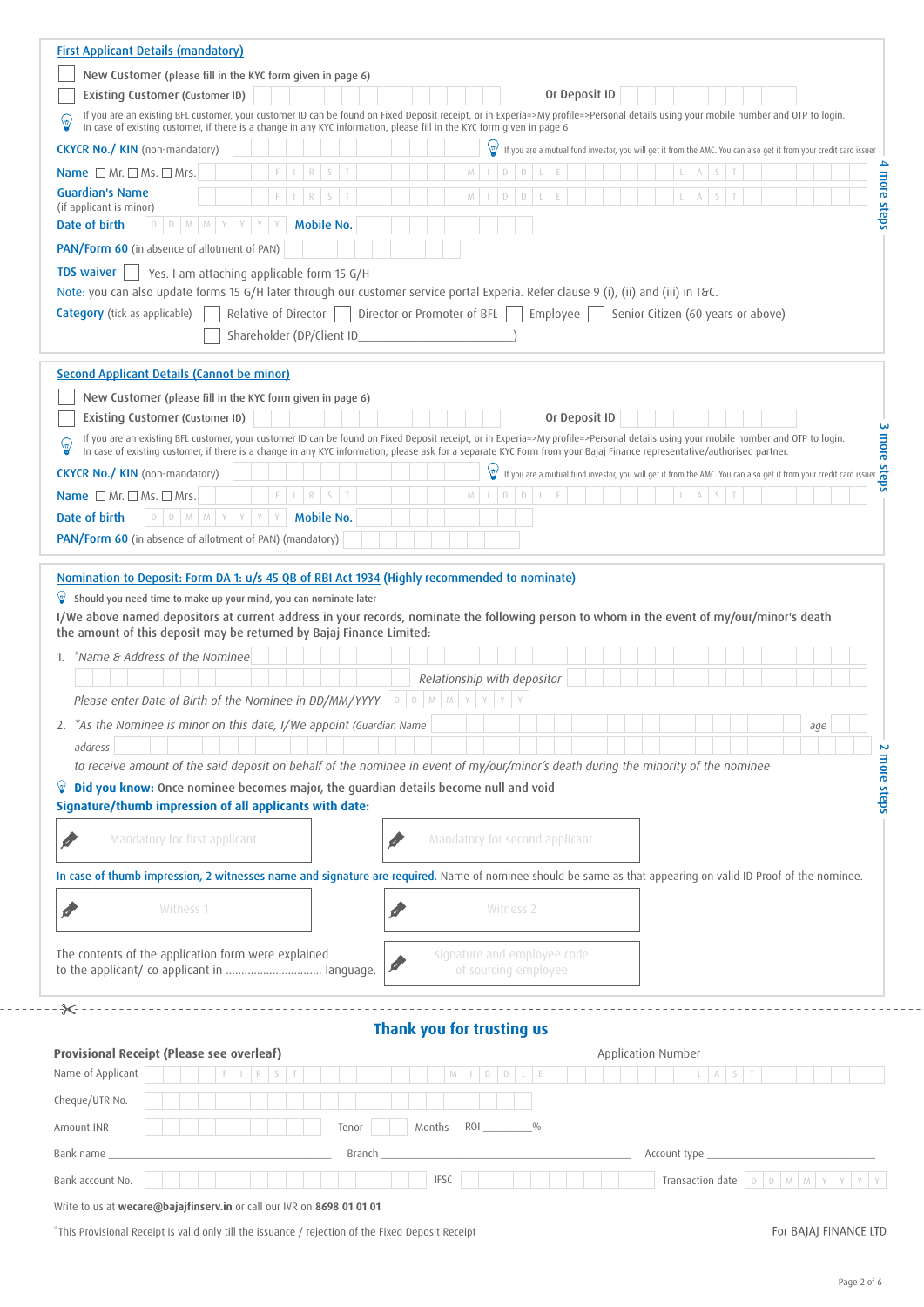## Applicants' Consent and Confirmation

I/We hereby state that all particulars, information and details provided above together with documents submitted to Bajaj Finance Limited ("BFL") are true, correct and up to date and I/We am/are obliged to keep BFL immedia funds acquired by accepting deposits from any other person or through any illegal or wrongful means. I/We confirm that I/we have read and understood the detailed terms and conditions annexed to this Application including t KYC form or previosly submitted KYC, all deposit(s) held by me/us with BFL may be disclosed by BFL to any statutory/regulatory authorities as and when required and to provide any additional document and/or information as m

| Signature/thumb impression of all applicants with date:                                                                                                                                                                                                                                                                                                                                                                                                                                                                                                                                                                                                                                                                                                                                                                                                                                                                                                                                                                                                                                                                                                                                                                                                                                                   |                                                     |                                                                                                                                                                                                                                                                                                                                                                                                                                                                                                                                                                                                                                                                                                                                                                                                                                                                                                                                                                                                                                                                                                                                                                                                                                                                                                                                                                                                                                  |
|-----------------------------------------------------------------------------------------------------------------------------------------------------------------------------------------------------------------------------------------------------------------------------------------------------------------------------------------------------------------------------------------------------------------------------------------------------------------------------------------------------------------------------------------------------------------------------------------------------------------------------------------------------------------------------------------------------------------------------------------------------------------------------------------------------------------------------------------------------------------------------------------------------------------------------------------------------------------------------------------------------------------------------------------------------------------------------------------------------------------------------------------------------------------------------------------------------------------------------------------------------------------------------------------------------------|-----------------------------------------------------|----------------------------------------------------------------------------------------------------------------------------------------------------------------------------------------------------------------------------------------------------------------------------------------------------------------------------------------------------------------------------------------------------------------------------------------------------------------------------------------------------------------------------------------------------------------------------------------------------------------------------------------------------------------------------------------------------------------------------------------------------------------------------------------------------------------------------------------------------------------------------------------------------------------------------------------------------------------------------------------------------------------------------------------------------------------------------------------------------------------------------------------------------------------------------------------------------------------------------------------------------------------------------------------------------------------------------------------------------------------------------------------------------------------------------------|
| Mandatory for first applicant                                                                                                                                                                                                                                                                                                                                                                                                                                                                                                                                                                                                                                                                                                                                                                                                                                                                                                                                                                                                                                                                                                                                                                                                                                                                             | Mandatory for second applicant                      |                                                                                                                                                                                                                                                                                                                                                                                                                                                                                                                                                                                                                                                                                                                                                                                                                                                                                                                                                                                                                                                                                                                                                                                                                                                                                                                                                                                                                                  |
| In case of thumb impression, 2 witnesses name and signature are required. Name of nominee should be same as that appearing on valid ID Proof of the nominee.                                                                                                                                                                                                                                                                                                                                                                                                                                                                                                                                                                                                                                                                                                                                                                                                                                                                                                                                                                                                                                                                                                                                              |                                                     |                                                                                                                                                                                                                                                                                                                                                                                                                                                                                                                                                                                                                                                                                                                                                                                                                                                                                                                                                                                                                                                                                                                                                                                                                                                                                                                                                                                                                                  |
| Witness 1                                                                                                                                                                                                                                                                                                                                                                                                                                                                                                                                                                                                                                                                                                                                                                                                                                                                                                                                                                                                                                                                                                                                                                                                                                                                                                 | Witness 2                                           |                                                                                                                                                                                                                                                                                                                                                                                                                                                                                                                                                                                                                                                                                                                                                                                                                                                                                                                                                                                                                                                                                                                                                                                                                                                                                                                                                                                                                                  |
| The contents of the application form were explained<br>to the applicant/ co applicant in  language.                                                                                                                                                                                                                                                                                                                                                                                                                                                                                                                                                                                                                                                                                                                                                                                                                                                                                                                                                                                                                                                                                                                                                                                                       | signature and employee code<br>of sourcing employee |                                                                                                                                                                                                                                                                                                                                                                                                                                                                                                                                                                                                                                                                                                                                                                                                                                                                                                                                                                                                                                                                                                                                                                                                                                                                                                                                                                                                                                  |
| <b>Terms and Conditions</b>                                                                                                                                                                                                                                                                                                                                                                                                                                                                                                                                                                                                                                                                                                                                                                                                                                                                                                                                                                                                                                                                                                                                                                                                                                                                               |                                                     |                                                                                                                                                                                                                                                                                                                                                                                                                                                                                                                                                                                                                                                                                                                                                                                                                                                                                                                                                                                                                                                                                                                                                                                                                                                                                                                                                                                                                                  |
| <b>ACCEPTANCE OF DEPOSITS:</b><br>(I) Bajaj Finance Limited (hereinafter referred to as the 'Company'/'BFL') shall accept fixed deposit ("Deposit") at its sole and absolute<br>discretion and subject to the terms and conditions contained herein.<br>(ii) The applicant agrees and acknowledges that the applicant (a) is 18 (eighteen) years of age; (b) is of sound mind; (c) can understand, read<br>and write in English language, (d) has read, understood and agrees to be bound by these terms. Where the applicant is a minor, the<br>Company may accept the Application provided the Application is signed by the natural or court appointed quardians of the minor on behalf<br>of the minor and upon submission of such documents as may be required by the Company.<br>(iii) The Company does not accept deposits from foreign nationals except Person of Indian Origin. The entities incorporated/registered/<br>constituted in India and carrying business in India are eligible for placing Deposit with BFL.<br>(iv) The Company shall accept Deposits subject to the minimum amount of deposit prescribed by the Company under the Fixed Deposit<br>Application Form ("Application"). In the event amount received by the Company for placing Deposit is less than the minimum amount | stands null & void post its maturity date.          | interest thereon will be transferred to the legal heirs or legal representatives of the deceased depositor(s), as the case may be, upon<br>submission of Succession Certificate/Letter of Administration/Probate of the Will to the satisfaction of the Company. In the case of joint<br>depositors, the nominee's right to receive the amount of Deposit including interest shall arise only after the death of all the depositors. The<br>nominee, in the event of death of the depositor(s) would receive such amounts in trust for the legal heirs.<br>(iv) The depositor should submit a written request for renewal of the Deposit (or a portion thereof) so as to reach BFL atleast 3 (three) business<br>days before maturity date of the Deposit. The written request can be submitted at nearest branch of the Company or sending by post/<br>courier to the Company or to the independent financial advisors or national distributors empaneled with the Company. No requests for<br>renewal of Deposit shall be accepted post the above-mentioned period. Request for renewal should be accompanied by the Deposit<br>application form duly filled in and signed by all the Deposit holders. Renewal of Deposits will be subject to the rate of interest and other<br>terms & conditions prevailing on the date of renewal. FDR of the existing deposit may not be required at the time of renewal of deposits as it |

- Application Form ("Application"). In the event amount received by the Company for placing Deposit is less than the minimum amount<br>prescribed in this regard, the Company reserves the right to reject the application for plac
- Company in relation to such deposits.<br>(v) Deposits shall not be accepted in cash.<br>(vi) The applicant agrees to submit all documents and information as may be required by the Company in relation to the Deposit, in such form
- whatsoever. The amount in relation to such rejected Application will earn an interest equivalent to 12M cumulative ROI applicable to the<br>particular customer category at the time of application in case of cases in which dep
- (viii) The minimum amount, period and rate of interest of the scheme are indicated on coverpage of the Deposit Application Form.

- **JOINT DEPOSITS:**<br>Application may be made in joint names subject to a maximum of three applicants. The Deposit will be opened in joint names subject to the (1) Application may be made in joint names subject to a maximum of three applicants. The Depositivill be opened in joint names subject to the Company and (c) meet the eligibility criterial specified by the Company. Mode o
- 

- 
- 
- 
- **3. FIXEO DEPOSIT RECEIPTS**<br>
(I) Fixed Deposit: Receipts ("FDR") will be couriered to the depositor(s) within a period of three weeks from the date of Deposit.<br>
(ii) In case of change in KY documents/ status of any of the

- 
- 
- 
- 
- 
- 
- 
- 
- 
- 
- 
- 
- 
- 
- 
- 4. WIFEREST.<br>
WIFEREST in the content of the state of the state of the state of the state of the state of the state of the state of the state of the state of the state of the state of the state of the state of the state o
- 
- 

## **5. NOMINATION:**

- ()) Nomination facility is available to the applicants. For availing the nomination facility, the applicant(s) is/are required to furnish the nominee details in this application form or applicant will be required to submit
- the joint depositor/applicant(s). (ii) Upon request of the depositor(s), the Company will arrange to send forms for cancellation of nomination (Form DA 2) and variation of nomination (Form DA3).<br>(iii) Where there is no nomination made by the depositor, either the Indian Court's order/ judgement/ decree will be obtained (as the case may<br>(iii) Where there is no nomination made by the deposit t
- 

- **6. PAYMENT AND RENEWAL OF DEPOSIT**<br>(1) Payments on account of interest and redemption of the Deposit, will be made in the bank account mentioned in the Application or such<br>other bank account intimated by the deposit hold
- 
- (iii) In the event of death of the sole depositor and/or all the joint depositors, all payment(s) in relation to the Deposit including interest thereon<br>will be made to the noninee appointed by the depositor(s) on productio
- days before maturity date of the Deposit. The written request can be submitted at nearest branch of the Company or sending by post/ renewal of Deposit shall be accepted post the above-mentioned period. Request for renewal should be accompanied by the Deposit terms & conditions prevailing on the date of renewal. FDR of the existing deposit may not be required at the time of renewal of deposits as it
- stands null is void post its maturity date<br>(v) In case where the depositor has opted for renewal of deposit through this application form, however, wishes to cancel the renewal request,<br>(v) In case where the depositor has mentioned period.

- 
- **7.** PREMATURE WITHORMAL is permitted for either one or more deposit provided the FD has completed more than 3 months from the date of (II) Arequest form for permature withdrawal piesertield in accodance with the terms an
	-
	-
	-

### **8. LOAN AGAINSTPUBLIC DEPOSIT:**

"Loan against the public deposit" facility may be provided to depositors against the Deposit(s) placed with the Company, subject to fulfilment<br>by depositor(s) of the eligibility criteria and other conditions, as may be pre

- 9. OTHER TEAMS<br>
(i) Income-tax, wherever applicable, will be deducted at source on the Deposit in accordance with Section 194-A of the Income Tax<br>
(i) Income-tax, wherever appropriate Certificate/form as prescribed under
- 
- 
- 
- 
- 
- 
- 
- 
- 
- TD is a pplied on agregate interest income earned by the customer and can be adjusted against interest income of the actions which may have deposits. Wherever such adjustment is carried out against cumulative fixed eposit,

- **10. HOWTO APPLY**<br>(I) Applicant(s) now to were the requested to go through the terms and conditions as mentioned above. These terms and conditions form part of the<br>Applicantion.<br>The attached deposit application form should be duly filled and signed by the a
- 
- Application.<br>
IThe atached deposit application form should be duly filled and signed by the applicant(s). The amount should be deposited only by online<br>
transfer or by a CTS compliant account payee cheque drawn in favour o byvisiting HYPERLINK www.bajajfinserv.in/fixed-deposit orany of our affiliated partner websites orapps.<br>For any investment queries or information about our affiliated partner websites, write to us at fd@bajajfinserv.in or
- +91 8698010101 (iv) Introduction of all the applicants is compulsory. Such introduction may be by any one of the following methods:
	- (a) The applicant can also obtain introduction from any other fixed deposit holder with BFL. The said existing depositor will be required to the discolential state charge deposit needel professive respective the discolutio

## **11. IMPORTANT INFORMATION**

- (I) In the event of non-repayment of the Deposit or part thereof as per the terms and conditions of such Deposit, the depositor may approach<br>National Company Law Tribunal, Mumbai Bench at: 6th Floor, Fountain Telecom, Buil
- ii) In case of any deficiency by the Company in servicing its Deposit, the depositor may approach the National Consumers Disputes Redressal<br>Forum, the State Level Consumers Disputes Redressal Forum or the District Level Co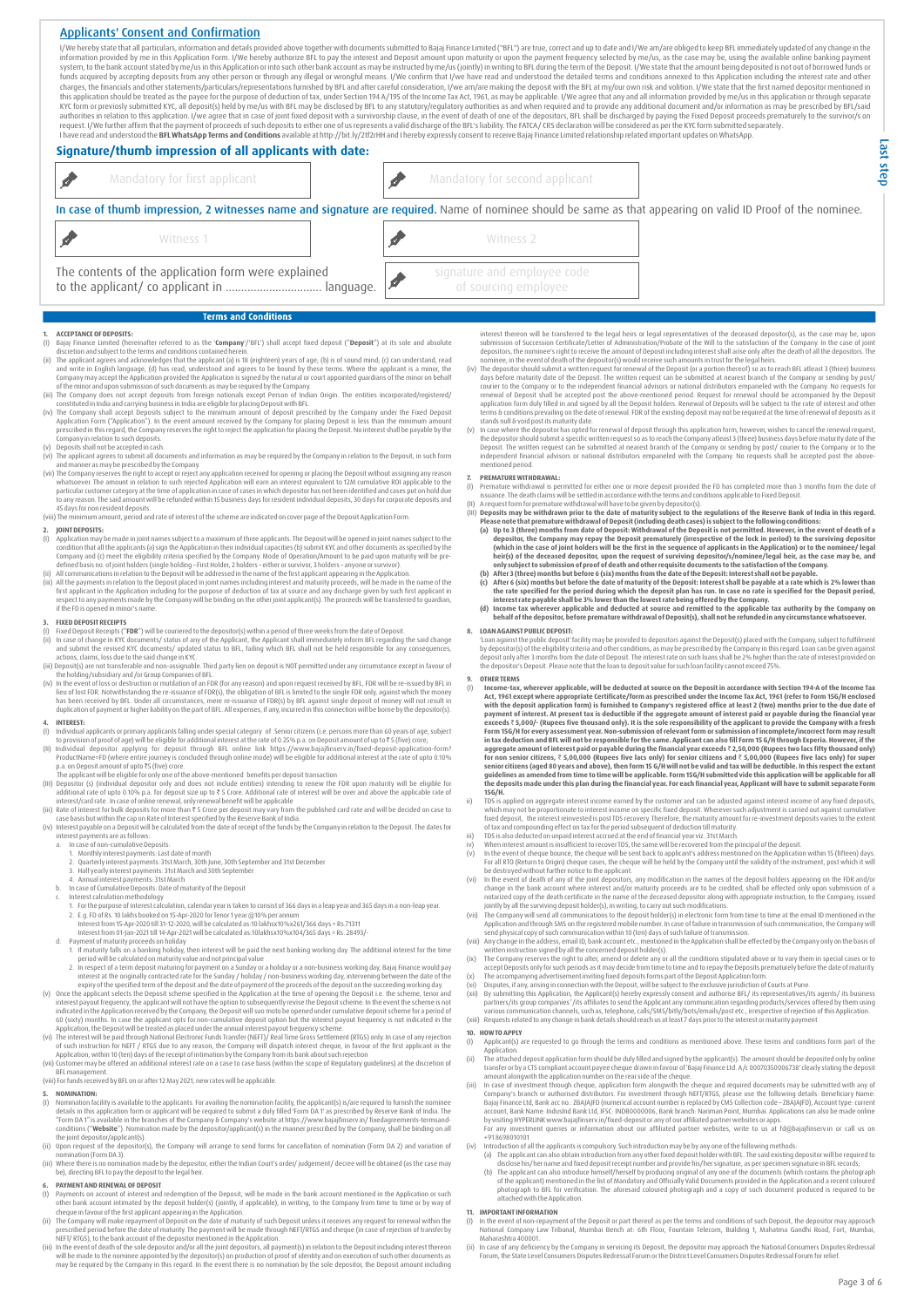# **BAJAJ FINANCE LIMITED** CIN-L65910MH1987PLC042961

Registered Office: Akurdi, Pune 411 035

Corporate Office: 4th Floor, Bajaj Finsery Corporate Office, Off Pune-Ahmednagar Road, Viman Nagar, Pune 411 014

## FIXED DEPOSIT SCHEMES

'FAAA/Stable' rating by CRISIL AND 'MAAA (Stable)' rating by ICRA.'

The abovementioned ratings indicate highest degree of safety with regard to timely payment of interest and principal on the instrument.

## **Annualised rate of Interest per annum valid up to** `**5 Crores per deposit (w.e.f. May 12, 2021)**

|                 | <b>Minimum</b>   | <b>Cumulative</b> | Non-Cumulative |                  |                    |        |  |  |  |  |
|-----------------|------------------|-------------------|----------------|------------------|--------------------|--------|--|--|--|--|
| Tenor in months | deposit (in Rs.) |                   | <b>Monthly</b> | <b>Ouarterly</b> | <b>Half Yearly</b> | Annual |  |  |  |  |
| $12 - 23$       |                  | 5.65%             | 5.51%          | 5.53%            | 5.57%              | 5.65%  |  |  |  |  |
| $24 - 35$       | 25,000           | 6.10%             | 5.94%          | 5.97%            | 6.01%              | 6.10%  |  |  |  |  |
| $36 - 60$       |                  | 6.50%             | 6.31%          | 6.35%            | 6.40%              | 6.50%  |  |  |  |  |

 $(1n)$ 

Roy

### a) Minimum deposit size is as specified above.

- b)(I) Individual depositor or primary depositor, falling under special category of Senior citizens (i.e. persons more than 60 years of age, subject to provision of proof of age) will be eligible for additional interest at
- (ii) Individual depositor applying for deposit through BFL online link)<br>https://www.bajajinserv.in/fixed-deposit-application-form?ProductName<br>FD (where entire journey is concluded through online mode) will be eligible<br>for ₹5 (five) crore;
- Depositor will be eligible for only **one** of the special category benefits mentioned above in point no.(b)(I) to (ii). c) Depositor(s) (individual depositors only and does not include entities) intending
- to renew the FDR upon maturity will be eligible for additional rate of upto 0.10%<br>p.a. for deposit size up to ₹5 Crore. Additional rate will be over and above the<br>applicable rate of interest/card rate. In case of online re
- d)Rate of interest for bulk deposits for more than  $\overline{55}$  Crore per deposit may vary
- from the published card rate and will be decided on case to case basis but within<br>the cap on Rate of Interest specified by the Reserve Bank of India.<br>e)In case of online application for FD, the FD will be booked upon actua
- 
- from date of booking of FD.<br>
1) The Company will make repayment of deposit on the date of maturity of such<br>
deposit unless it receives any request for renewal within the prescribed period<br>
before the date of maturity. The account of the depositormentioned in the deposit application form.
- g)The depositor(s) should submit a written request for renewal of the Deposit (or a<br>portion thereof) so as to reach BFL atleast 3 (three) business days before maturity<br>date of the Deposit. The written request can be submit the Company or sending by post/ courier to the Company or to the independent<br>financial advisors or national distributors empaneled with the Company. No<br>requests for renewal of Deposit shall be accepted post the above-menti renewal of deposits as it stands null & void post its maturity date.
- h)In case where the depositor(s) has opted for renewal of deposit through FD application form, however, wishes to cancel the renewal request, the depositor(s) should submit a specific written request so as to reach the Com distributors empaneled with the Company. No requests shall be accepted post the above-mentioned period. Particulars to be furnished as per the Non-Banking Financial Companies &
- Miscellaneous Non-Banking Companies (Advertisement) Rules, 1977 as amended.

### **A. Name of the Company: BAJAJ FINANCE LTD. B. Date of Incorporation: 25th March, 1987**

## **C. Profits/Dividends:**

Profits of the Company before and after making provisions for tax, for the three financial years immediately preceding the date of the advertisement and the dividends declared by the Company in respect of the said years.

|                       |                            |                  | (₹in Crore)     |
|-----------------------|----------------------------|------------------|-----------------|
| <b>Financial Year</b> | <b>Profit (Standalone)</b> |                  | <b>Dividend</b> |
| ended on              | <b>Before Tax</b>          | <b>After Tax</b> | $\frac{0}{0}$   |
| 31.03.2018            | 4.056.36                   | 2.646.70         | 200             |
| 31.03.2019            | 6.035.30                   | 3.890.34         | 300             |
| 31.03.2020            | 6.808.13                   | 4.881.12         | 500             |

**D. Brief particulars of the management of the Company:**

The Company is managed by the Managing Director, subject to the control and<br>supervision of the Board of Directors. The Managing Director is entrusted with<br>necessarypowersformanaging thebusiness.and.affairs.ofthe.Company.

| E. Names, addresses and occupations of Directors: |
|---------------------------------------------------|
|                                                   |

| <b>NAME</b>                                   | <b>ADDRESS</b>                                                                                              | <b>OCCUPATION</b> |
|-----------------------------------------------|-------------------------------------------------------------------------------------------------------------|-------------------|
| Shri Saniiv Baiai<br>(Chairman)               | Bajaj Vihar Colony, Mumbai-Pune Road,<br>Akurdi, Pune 411035.                                               | Industrialist     |
| Shri Rajeev Jain<br>(Managing Director)       | D-2, Ivy Glen, Marigold Premises,<br>Kalyani Nagar, Pune 411014.                                            | Service           |
| Shri Madhur Baiai<br>(Non-Executive Director) | Bungalow No. 3, Bajaj Vihar Colony,<br>Mumbai-Pune Road, Akurdi,<br>Pune 411035.                            | Industrialist     |
| Shri Raiiv Baiai<br>(Non-Executive Director)  | 34/35, Yog Koregaon Park, Lane No. 2,<br>Pune 411001.                                                       | Industrialist     |
| Shri Dipak Poddar<br>(Independent Director)   | 171. Brii Kutir, Rungta Lane, Off Nepean<br>Sea Road, Mumbai 400026.                                        | Industrialist     |
| Shri Ranjan Sanghi<br>(Independent Director)  | Flat No. 21, Mistry Court, 4th Floor,<br>Dinshaw Vachha Road, Opp. CCI Club,<br>Churchgate, Mumbai 400 020. | <b>Business</b>   |

| <b>NAME</b>                                         | <b>ADDRESS</b>                                                                     | <b>OCCUPATION</b>        |
|-----------------------------------------------------|------------------------------------------------------------------------------------|--------------------------|
| Shri D J Balaji Rao<br>(Independent Director)       | D-103 Adarsh Residency, 47th Cross,<br>8th Block, Jayanagar,<br>Bangalore 560082.  | Professional             |
| Dr. Omkar Goswami<br>(Independent Director)         | E-121, Masjid Moth, First Floor, Greater<br>Kailash 3. New Delhi 110048.           | Fronomist                |
| Dr. Gita Piramal<br>(Independent Director)          | Piramal House, 61, Pochkhanwala Road,<br>Worli, Mumbai 400025.                     | <b>Business</b>          |
| Dr. Naushad Forbes<br>(Independent Director)        | 74 Koregaon Park, Lane No. 3,<br>Pune 411001                                       | <b>Business</b>          |
| Shri Anami Naravan<br>Rov<br>(Independent Director) | 62 Sagar Tarang, Khan Abdul Gaffar<br>Khan Road, Worli Sea Face,<br>Mumbai 400030. | Retired Civil<br>Servant |

| F. Summarised Financial Position of the Company (standalone) as appearing in<br>the two latest audited balance sheets: |                          |                        |
|------------------------------------------------------------------------------------------------------------------------|--------------------------|------------------------|
|                                                                                                                        |                          | (₹in Crore)            |
|                                                                                                                        | As at<br>31 March 2020   | As at<br>31 March 2019 |
| <b>ASSETS</b>                                                                                                          |                          |                        |
| <b>Financial assets</b>                                                                                                |                          |                        |
| Cash and cash equivalents                                                                                              | 674.53                   | 240.00                 |
| Bank balances other than cash and cash                                                                                 | 4.83                     | 1.69                   |
| equivalents                                                                                                            |                          |                        |
| Derivative financial instruments<br>Trade receivables                                                                  | 171.76<br>867.18         | 805.38                 |
| Loans                                                                                                                  |                          |                        |
| Investments                                                                                                            | 1,13,417.08<br>20,138.98 | 95,181.26<br>10,370.41 |
| Other financial assets                                                                                                 | 349.51                   | 381.61                 |
| <b>Total financial assets</b>                                                                                          | 1,35,623.87              | 1,06,980.35            |
|                                                                                                                        |                          |                        |
| <b>Non-financial assets</b>                                                                                            |                          |                        |
| Current tax assets (net)                                                                                               | 204.57                   | 147.80                 |
| Deferred tax assets (net)                                                                                              | 847.61                   | 660.83                 |
| Property, plant and equipment                                                                                          | 1.016.16                 | 495.84                 |
| Intangible assets                                                                                                      | 211.98                   | 158.49                 |
| Other non-financial assets                                                                                             | 99.38                    | 56.56                  |
| <b>Total non-financial assets</b>                                                                                      | 2,379.70                 | 1,519.52               |
| <b>Total assets</b>                                                                                                    | 1,38,003.57              | 1,08,499.87            |
| <b>LIABILITIES AND EQUITY</b><br><b>Liabilities</b><br><b>Financial liabilities</b><br>Pavables                        |                          |                        |
| Trade payables                                                                                                         |                          |                        |
| -Total outstanding dues of micro enterprises                                                                           | 0.30                     | 0.44                   |
| and small enterprises                                                                                                  |                          |                        |
| -Total outstanding dues of creditors other than                                                                        | 636.76                   | 547.25                 |
| micro enterprises and small enterprises                                                                                |                          |                        |
| Other payables<br>-Total outstanding dues of micro enterprises                                                         |                          |                        |
| and small enterprises<br>-Total outstanding dues of creditors other than<br>micro enterprises and small enterprises    | 179.46                   | 218.64                 |
| Debt securities                                                                                                        | 41,713.77                | 39,048.97              |
| Borrowings (other than debt securities)                                                                                | 36,923.32                | 29,970.67              |
| Deposits                                                                                                               | 21,427.10                | 13,193.01              |
| Subordinated debts                                                                                                     | 4,141.75                 | 4,139.07               |
| Other financial liabilities                                                                                            | 669.90                   | 1,411.81               |
| <b>Total financial liabilities</b>                                                                                     | 105,692.36               | 88,529.86              |
| <b>Non-financial liabilities</b>                                                                                       |                          |                        |
| Current tax liabilities (net)                                                                                          | 52.10                    | 22.37                  |
| Provisions                                                                                                             | 78.87                    | 68.88                  |
| Other non-financial liabilities                                                                                        | 367.03                   | 315.13                 |
| <b>Total non-financial liabilities</b>                                                                                 | 498.00                   | 406.38                 |

| <b>Particulars</b>                     | As at<br>31 March 2020 | As at<br>31 March 2019 |
|----------------------------------------|------------------------|------------------------|
| - On penal interest/ charges           | 223.15                 | 245.19                 |
| - On others                            | 6.22                   | 5.45                   |
| Income tax matters:                    |                        |                        |
| - Appeals by the Company               | 0.32                   | 0.32                   |
| - Appeals by the Income tax department | 0.24                   | 0.24                   |

G. a) Amount which the Company can raise by way of Deposits as per Non<br>Banking Financial Companies Acceptance of Public Deposits (Reserve Bank)<br>Directions, 2016: ₹43,046.58 Crore

# **b) The aggregate of deposits actually held as on 31.03.2020:** `**21,427.10 Crore**

**H.** The aggregate dues from the facilities, both fund and non-fund based, extended to, the companies in the same group or other entities or business ventures in which the Director/Company are holding substantial interest

## **J**. The Company declares as under

- i) The Company has complied with the provisions of the directions applicable to it. ii) The compliance with the directions does not imply that the repayment of Deposits is guaranteed by the Reserve Bank of India.
- 
- iii) The deposits accepted by the Company are unsecured and rank pari passu with other unsecured liabilities.
- 

iv) The deposits solicited by the Company are not insured.<br>
The Theorem Scheme and the company as disclosed and the representations made in<br>
the deposit application form are true and correct. The Company and its Board of<br>

**K**. The deposits shall also be subject to the terms and conditions as per the deposit application form.

**L**. Deposits may be withdrawn prior to the date of maturity subject to the regulations of the Reserve Bank of India in this regard. Please note that premature withdrawal of Deposit (including death cases) is subject to the following conditions:

a) Upto 3 months from date of deposit: Withdrawal is not permitted

b) After 3 months but before 6 months: Interest shall not be payable

c) After 6 months but before the date of maturity: The rate of interest shall be 2%<br>lower than the rate specified for the period during which the scheme has run. In<br>case of no rate being specified for the deposit period, i

## **M**.The Business carried on by the Company and its subsidiaries with details of

branches or units if any:<br>branches or units if any:<br>1. Business carried on by the Company and its branches

1. Busines carried only the Compary and its banches:<br>
Providing consumer finance ranging from vehicle loans, consumer durable financing, personal loans, loan against property, Home Loans, consumer durable financing, small

### **No. registered office Activity** Bajaj Housing Fina Limited 1. Bajaj Housing Finance Bajaj Auto Ltd complex,<br>Limited Mumbai-Pune Road, Akurdi, Pune 411035 ousing Fina Business Bajaj Financial Securities Limited 2. Bajaj Financial Bajaj Auto Ltd comp Mumbai-Pune Road, Akurdi, Pune 411035 Stock broking and depository participant

The above text of advertisement has been issued on the authority and in the name of the Board of Directors and has been approved by the Board of Directors at its Meeting held on 21 July 2020 and copy of the same signed by

**31 March 2020 31 March 2019 Particulars**

119.99 31,693.22 **31,813.21 1,38,003.57** 

**As at** 

44.18 4.39 5.14 1,971.65

115.37 10 AAR 26 **19,563.63 1,08,499.87** 

> 28.04 4.39 5.14 1,340.49

**As at** 

**Equity** Equity share capital Other equity **Total assets Total liabilities and equity**

Disputed claims against the Company not acknowledged as debts VAT matters under appeal ESI matters under appeal Service tax matters under appeal - On interest subsidy

**Contingent Liabilities (Standalone)**

By order of the Board of Directors for Bajaj Finance Limited

Rajeev Jain, Managing Director DIN: 01550158

Pune 07 May 2021 **HOWTO INVEST:**

The amount should be deposited only by net-banking, cheque or debit card. Cheques should be payable to Bajaj Finance have been to design almost and crossed 'Account Payes only. The cheques should be payable at payable at p www.bajafinserv.in/lixed-depositorany of our affiliated partner websites or appoint by encount type: current account, Bank Name: Industrial Bank Itd, IFSC: INDB0000006, Bank branch: Nariman Point, Mumbai. Applications can ww.bajajfinserv.in/fixed-deposit or any of our affiliated partner websites or apps. For any investment queries or information about our affiliated partn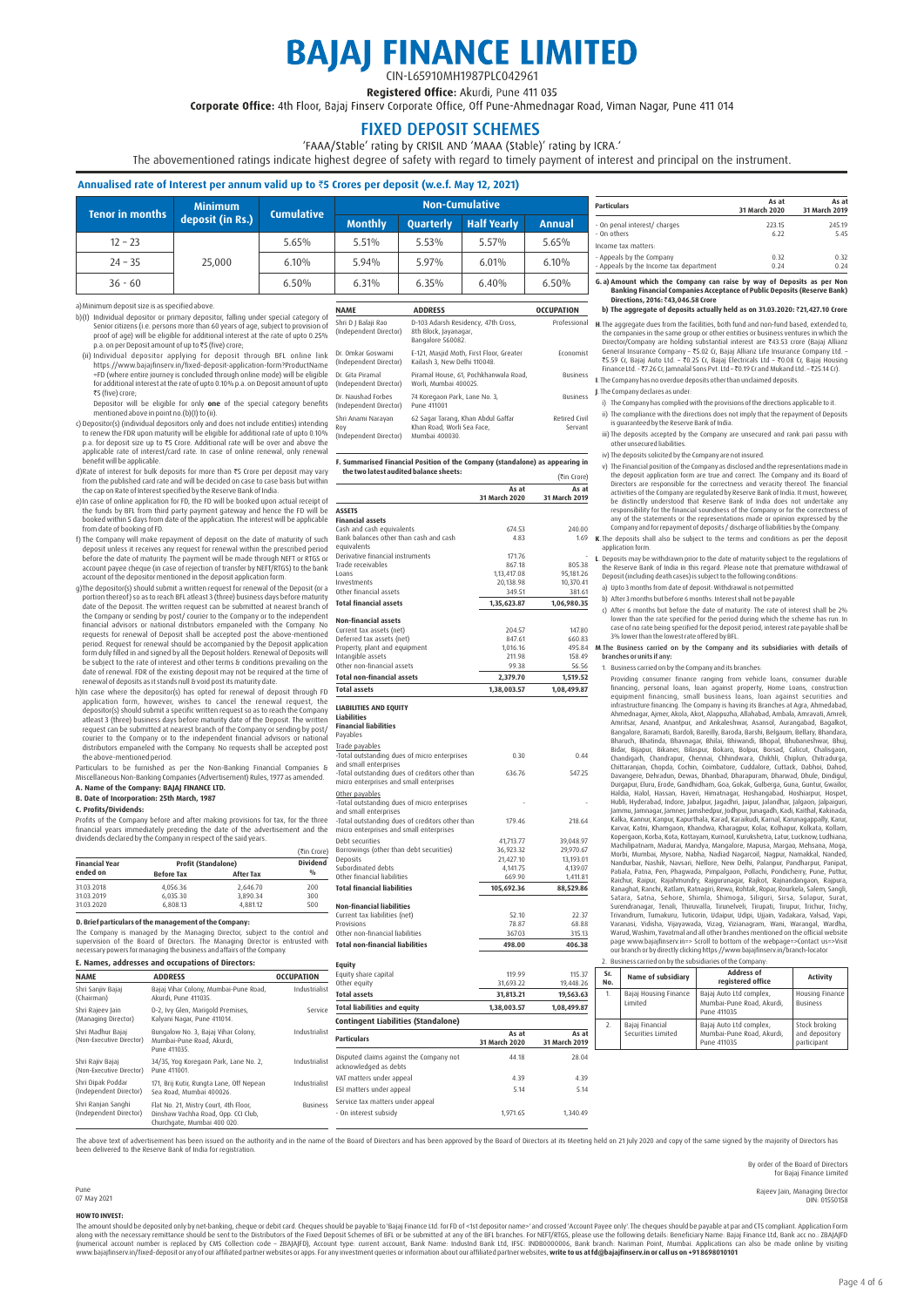## **Vernacular Declaration Form**

| English   | I/We confirm that the content of this Application / Agreement / Letter / Terms and Conditions were read out and explained to me / us in English and I/We confirm to have understood the<br>same.                                                                                             |
|-----------|----------------------------------------------------------------------------------------------------------------------------------------------------------------------------------------------------------------------------------------------------------------------------------------------|
| Hindi     | मैं/हम यह पृष्टि करता हँ/करते हैं कि इस आवेदन/अनुबंध/पत्र/नियम एवं शर्तों की सामग्री को हिंदी में पढ कर मुझे/हमें समझाया गया था और मैं/हम उनके समझने की पृष्टि करता हँ/करती हँ/करते हैं।                                                                                                     |
| Bengali   | আমি /আমরা নিশ্চিত করছি যে এই আবেদন /চক্তি / পত্র /নিয়ম এবং শর্তাবলী সম্পর্কে বিস্তারিত সামগ্রীটি পডেছি এবং আমাকে /আমাদের সেটা বাংলায় ব্যাখ্যা করে বোঝানো হয়েছে এবং আমি /আমরা<br>এটিকে বঝেছি বলে নিশ্চয়তা প্রদান করছি                                                                     |
| Tamil     | இந்த விண்ணப்பம்/ஒப்பந்தம்/கடிதம்/வரையறைகள் மற்றும் நிபந்தனைகளிலுள்ள விபரங்களை எனக்கு / எங்களுக்கு தமிழில் படித்துக் காட்டி<br>விளக்கப்பட்டது என்றும் அவற்றை நான்/நாங்கள் புரிந்து கொண்டிருக்கிறேன்/புரிந்து கொண்டிருக்கிறோம் என்று நான்/நாங்கள் உறுதி<br>அளிக்கிறோம்.                        |
| Punjabi   | ਮੈਂ/ਅਸੀਂ ਪਸ਼ਟੀ ਕਰਦੇ ਹਾਂ ਕਿ ਇਸ ਬਿਨੈ-ਪੱਤਰ/ਇਕਰਾਰਨਾਮੇ/ਪੱਤਰ/ਨਿਯਮ ਅਤੇ ਸ਼ਰਤਾਂ ਦੀ ਸਮੱਗਰੀ ਮੈਨੰ/ਸਾਨੂੰ ਪੰਜਾਬੀ ਵਿੱਚ ਪੜ ਕੇ ਸਣਾਈ ਗਈ ਅਤੇ ਸਮਝਾਈ ਗਈ ਸੀ ਅਤੇ ਮੈਂ/ਅਸੀਂ ਪਸ਼ਟੀ ਕਰਦੇ ਹਾਂ ਕਿ ਸਾਨੂੰ ਇਸ ਦੀ ਸਮਝ ਲੱਗ ਗਈ ਹੈ।                                                                                              |
| Urdu      | میں/ہم تصدیق کرتا ہوں/کرتے ہیں کہ اس درخواست/اقرارنامہ/خط/ شرائط و ضوابط کے متن کو میں پڑھ کر سا دیا گیا ہے اور اس کی وضاحت کردی گئی ہے اور میں/ہم تصدیق کرتا ہوں/کرتے<br>ہیں کہ میں/ہم نے اسے سمجھ لیا ہے۔                                                                                  |
| Malayalam | ഈ അപേക്ഷ / ഉടമ്പടി / കത്ത് / നിബന്ധനകളും വ്യവസ്ഥകളും എന്നിവയിലെ ഉള്ളടക്കം എനിക്ക്/ഞങ്ങൾക്ക് വായിച്ച്തരികയും മലയാളത്തിൽ<br>.എനിക്ക്/ഞങ്ങൾക്ക് വിശദീകരിച്ച്തരികയും ചെയ്തതായി ഞാൻ / ഞങ്ങൾ സ്ഥിരീകരിക്കുന്നു. എനിക്ക്/ഞങ്ങൾക്ക് അവ മനസ്സിലായി എന്ന് ഞാൻ /<br>ഞങ്ങൾ സ്ഥിരീകരിക്കുകയും ചെയ്യുന്നു. |
| Gujarati  | આથી હું/અમે એ વાતની પુષ્ટિ કરીએ છીએ કે, આ અરજી/કરાર/પત્ર/નિયમો અને શરતોના વખાણને મારી/અમારી સમક્ષ ગુજરાતીમાં વાંચી સંભળાવવામાં આવ્યું હતું અને અમને સમજાવવામાં આવ્યું હતું અને અમને સમજાવવામાં આવ્યું હતું<br>મેં/અમે તેને સમજી લીધું હોવાની હં/અમે પુષ્ટિ કરું છું/કરીએ છીએ.                |
| Telugu    | ఈ అప్లికేషన్/అ[గిమెంట్/లేఖ/నియమ నిబంధనల్లోని విషయంనాక్కుమాకు తెలుగులోచదివి వినిపించబడిందని మరియుదిందని మరియు నేను/మేము దీనిని అర్గం<br>చేసుకున్నా మని నేను/మేము ధృవీకరిస్తున్నాం.                                                                                                            |
| Oriya     | ମୁଁ/ଆୟେ ସ୍ୱୀକାର କରୁଅଛୁ ଯେ ଏହି ଦରଖାସ୍ତ/ଚୁକ୍ତିନାମା/ପତ୍ର/ନିୟମ ଓ ସର୍ଭାବଳୀର ବିଷୟବସ୍ଥ ଆମାକୁ ପର ବିଶାର ଦିଆଯାଇଛି ଏବଂ ବୁଆଯାଇଛି ଏବଂ ମୁଁ/ଆୟେ ତାହାକୁ ବୁଝିଥିବା ସମ୍ମତି ଜଣାଉଛି ।                                                                                                                             |
| Kannada   | ಈ ಮೂಲಕ ನಾನು/ನಾವು ದೃಢಪಡಿಸುವುದೇನೆಂದರೆ ಈ ಅರ್ಜಿ/ಒಪ್ಪಂದ/ಪತ್ರದಲ್ಲಿರುವ ನಿಮಯ ಮತ್ತು ಷರತ್ತುಗಳನ್ನು ನಮಗೆ ಕನ್ನಡದಲ್ಲಿ ಓದಿ ಹೇಳಲಾಗಿದೆ ಮತ್ತು ನಾನು/ನಾವು ಅದನ್ನು<br>ಅರ್ಥೈಸಿಕೊಂಡಿದ್ದೇವೆ.                                                                                                                          |
| Marathi   | मी/आम्ही यास पुष्टी देतो/देते की या अर्जातील/करारनाम्यातील/नियाम व अटीमधील मजकूर मला/आम्हाला मराठीत वाचून दाखवण्यात आला आणि समजावून देण्यात आला आणि मला/आम्हाला तो<br>समजला असलयाची मी/आम्ही पृष्टी देतो/देते.                                                                               |
| Assamese  | মই/আমি নিশ্চিতি কৰিছো যে এই আৱেদন / চুক্তিপত্ৰ / পত্ৰ / নীতি আৰু চৰ্তাৱলীত থকা সবিশেষ তথ্য আমি ভালদৰে পঢ়িছো আৰু মোক / আমাক এই বিষয়ে সবিশেষ অসমীয়াত বাখ্যা কৰি<br>বজোৱা হৈছে আৰু মই / আমি এই বিষয়ে সমগ্ৰ কথা বুজি পাইছো বুলি নিশ্চিতি প্ৰদান কৰিলো৷                                       |
| Konkani   | ह्या अर्जाची/कबलातीची/ पत्राची/ नेम आनी अटींची सामग्री कोंकणी भाशेतल्यान वाचुन दाखोवन, म्हाका/आमकां वर्णीत केल्या हाची हांव/आमी खात्री दितां/दितात आनी हांव/आमी ती समजला/समजल्यात म्हण खात्री<br>दितां/दितात.                                                                                |

Signature of First Applicant  $\left|\int\right|$  Signature of Second Applicant Í

# **KYC DOCUMENTATION FOR OPENING ACCOUNT**

Please note that these guidelines are based on the RBI Master Directions - Know Your Customer (KYC) Direction, 2016 updated as on July 12, 2018 and the PMLA and UIDAI Notifications issued thereafter.

- **(A) KYC Documents for an Account of INDIVIDUAL, and for BENEFICIAL OWNER / AUTHORIZED SIGNATORY/ POWER OF ATTORNEY HOLDER:**
	- (1) One recent **Photograph.**
	- (2) **PAN** or Form 60 if PAN is not allotted.
	- (3) **Certified Copy \*** of one of the Officially Valid Documents (**OVDs**): Valid Passport, Valid Driving License, Voter's Identity Card issued by Election Commission of India, Proof of possession of Aadhaar Number (i.e. Aadhaar letter downloaded from UIDAI website, Aadhaar Card), Job Card issued by NREGA duly signed by an officer of the State Government.

In case of OVD does not have Current Address of the client, obtain below listed documents which are treated as Deemed to be Officially Valid Documents (DOVD) for the limited purpose of Proof of Address.

- (1) Utility bill, in the name of the client, which is not more than two months old of any service provider (Electricity, Telephone, Post-paid Mobile Phone, Piped Gas, Water bill).
- (2) Property or Municipal tax receipt.
- (3) Pension or Family Pension Payment Orders (PPOs) issued to retired employees by Government Departments or Public-Sector Undertakings, if they contain the address .
- (4) Letter of Allotment of Accommodation from Employer issued by State Government or Central Government Departments, Statutory or Regulatory Bodies, Public Sector Undertakings, Scheduled Commercial Banks, Financial Institutions, and Listed Companies and Leave & License Agreements with such employers allotting official accommodation.

In case a client submits Deemed to be OVD (DOVD) towards current Address, client must submit an OVD mentioned in (A)(3), updated with Current Address, within three months of submission of the DOVD.